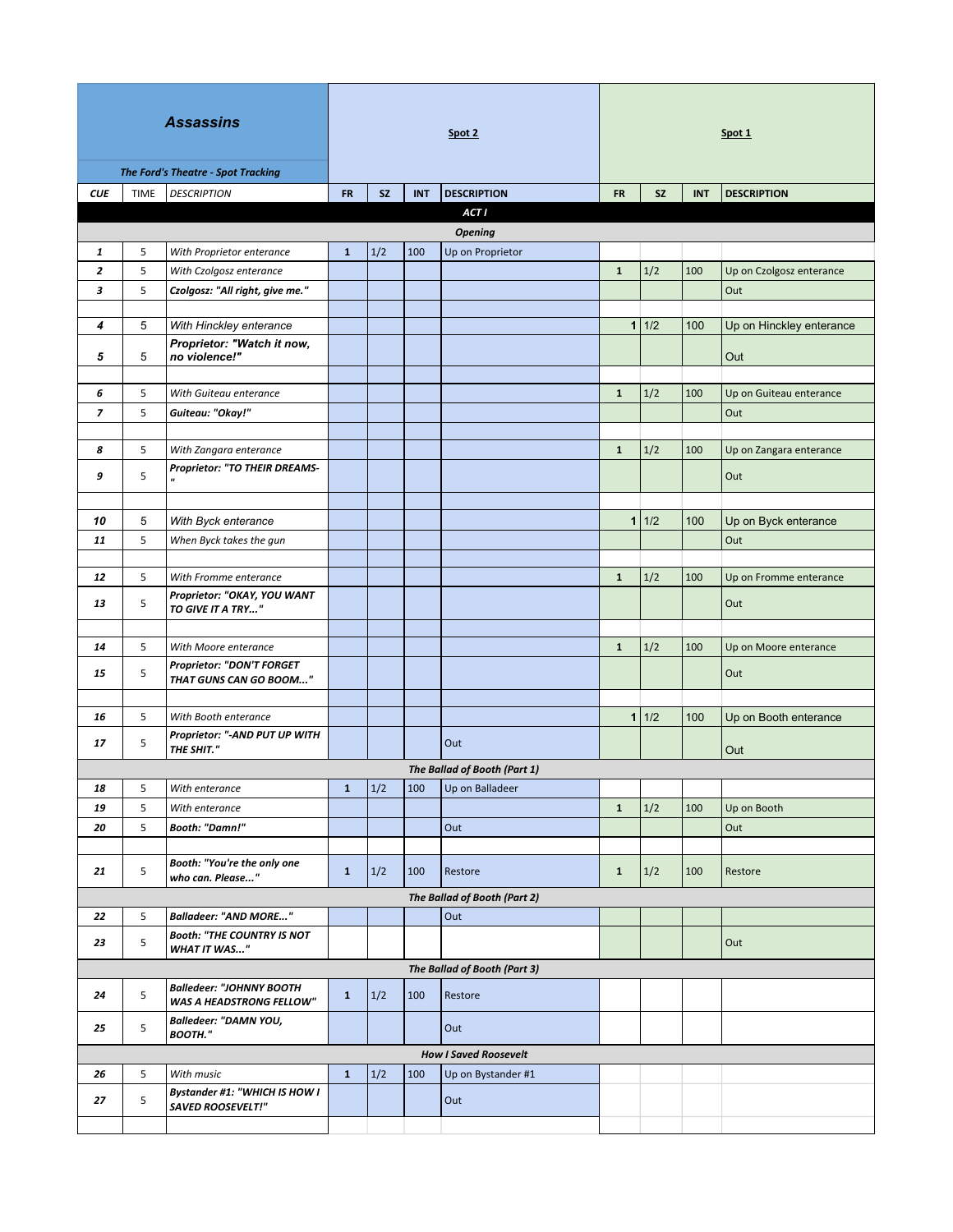| 28 | 5 | <b>Bystander #2: "THEN-"</b>                    |              |     |     |                                           | $\mathbf{1}$ | 1/2   | 100 | Up on Bystander #2 |
|----|---|-------------------------------------------------|--------------|-----|-----|-------------------------------------------|--------------|-------|-----|--------------------|
|    |   | <b>Bystander #2: "WHICH IS HOW I</b>            |              |     |     |                                           |              |       |     |                    |
| 29 | 5 | SAVED-!"                                        |              |     |     |                                           |              |       |     | Out                |
|    |   |                                                 |              |     |     |                                           |              |       |     |                    |
| 30 | 5 | <b>Bystander #3: "THEN-"</b>                    | $\mathbf{1}$ | 1/2 | 100 | Up on Bystander #3                        |              |       |     |                    |
|    |   | <b>Bystander #3: "WHICH IS HOW I</b>            |              |     |     |                                           |              |       |     |                    |
| 31 | 5 | SAVED ROOSEVELT"                                |              |     |     | Out                                       |              |       |     |                    |
|    |   |                                                 |              |     |     |                                           |              |       |     |                    |
| 32 | 5 | <b>Bystanders: "OF FDR!"</b>                    |              |     |     |                                           | $\mathbf{1}$ | 1/2   | 100 | Up on Zangara      |
| 33 | 5 | <b>Bystanders: "-R!"</b>                        |              |     |     |                                           |              |       |     | Out                |
|    |   |                                                 |              |     |     | <b>Gun Song</b>                           |              |       |     |                    |
| 34 | 5 | With music                                      | $\mathbf{1}$ | 1/2 | 100 | Up on Czolgosz                            |              |       |     |                    |
|    | 5 |                                                 |              |     |     |                                           |              |       |     |                    |
| 35 | 5 | Czolgosz: "ONE GUN"                             |              |     |     |                                           | $\mathbf{1}$ | 1/2   | 100 | Up on Booth        |
| 36 | 5 | Booth: "-CHANGE THE WORLD."                     |              |     |     |                                           |              |       |     | Out                |
|    |   |                                                 |              |     |     |                                           |              |       |     |                    |
| 37 | 5 | Czolgosz: "I HATE THIS GUN."                    |              |     |     |                                           | $\mathbf{1}$ | 1/2   | 100 | Up on Guiteau      |
| 38 | 5 | Guiteau: "HA-HA!"                               |              |     |     | Out                                       |              |       |     | Out                |
|    |   |                                                 |              |     |     |                                           |              |       |     |                    |
| 39 | 5 | With enterance                                  | $\mathbf{1}$ | 1/2 | 100 | Up on Moore                               |              |       |     |                    |
|    |   | Moore: "YEAH! THERE IT IS!                      |              |     |     |                                           |              |       |     |                    |
| 40 | 5 | AND-"                                           |              |     |     | Out                                       |              |       |     |                    |
|    |   |                                                 |              |     |     |                                           |              |       |     |                    |
|    |   | <b>Quartet: "TO CHANGE THE</b>                  |              |     |     |                                           |              |       |     |                    |
| 41 | 5 | <b>WORLD."</b>                                  |              |     |     |                                           | $\mathbf{1}$ | 1/2   | 100 | Up on Czolgosz     |
| 42 | 5 | Czolgosz: "MORE"                                |              |     |     |                                           |              |       |     | Out                |
|    |   |                                                 |              |     |     | The Ballad of Czolgosz (Part 1)           |              |       |     |                    |
| 43 | 5 | With enterance                                  | $\mathbf{1}$ | 1/2 | 100 | Up on Balladeer                           |              |       |     |                    |
|    | 5 | <b>Balladeer: "TO THE HEAD OF</b>               |              |     | 50  | Dim                                       |              |       |     |                    |
| 44 |   | THE LINE!"                                      |              |     |     |                                           |              |       |     |                    |
|    |   |                                                 |              |     |     | The Ballad of Czolgosz (Part 2)           |              |       |     |                    |
| 45 | 5 | Proprietor: "President William                  | $\mathbf{1}$ | 1/2 | 100 | Restore                                   |              |       |     |                    |
|    |   | McKinley-"                                      |              |     |     |                                           |              |       |     |                    |
|    |   |                                                 |              |     |     |                                           |              |       |     |                    |
| 46 | 5 | With enterance                                  |              |     |     |                                           | $\mathbf{1}$ | 1/2   | 100 | Up on Czolgosz     |
|    |   |                                                 |              |     |     | The Ballad of Czolgosz (Part 3)           |              |       |     |                    |
| 47 | 5 | <b>Balladeer: "TO THE HEAD OF</b><br>THE LINE!" |              |     |     | Out                                       |              |       |     | Out                |
|    |   |                                                 |              |     |     |                                           |              |       |     |                    |
|    |   |                                                 |              |     |     | <b>Unworthy of Your Love</b>              |              |       |     |                    |
| 48 | 5 | With music                                      | $\mathbf{1}$ | 1/2 | 100 | Up on Hinckley                            | ${\bf 1}$    | 1/2   | 50  | Up on Fromme       |
|    | 5 | Hinckley: "TO ME?"                              |              | 1/2 | 50  | Drop intensity                            | ${\bf 1}$    | $1/2$ | 100 | Bump up intensity  |
| 49 | 5 | Fromme: "SET YOU FREE-"                         |              |     |     | Restore                                   |              |       |     |                    |
| 50 | 5 | Both: "YOUR LOVE TO ME"                         |              |     |     | Out                                       |              |       |     | Out                |
|    |   |                                                 |              |     |     | <b>The Ballad of Guiteau</b>              |              |       |     |                    |
| 51 | 5 | When alone on stage                             |              |     |     |                                           | $\mathbf{1}$ | 1/2   | 100 | Up on Guiteau      |
|    |   |                                                 |              |     |     |                                           |              |       |     |                    |
| 52 | 5 | With enterance                                  | $\mathbf{1}$ | 1/2 | 100 | Up on Balladeer                           |              |       |     |                    |
| 53 | 5 | <b>Guiteau &amp; Balladeer: "AND THE</b>        |              |     |     | Out                                       |              |       |     | Out                |
|    |   | LORD!"                                          |              |     |     |                                           |              |       |     |                    |
|    |   |                                                 |              |     |     | <b>Another National Anthem</b>            |              |       |     |                    |
| 54 | 5 | With enterance                                  | $\mathbf{1}$ | 1/2 | 100 | Up on Balladeer                           |              |       |     |                    |
| 55 | 5 | <b>Balladeer: "'WE'RE SORRY'-"</b>              |              |     |     | Out                                       |              |       |     |                    |
|    |   |                                                 |              |     |     |                                           |              |       |     |                    |
| 56 | 5 | All: "WHERE'S MY PRIZE?"                        | $\mathbf{1}$ | 1/2 | 100 | Up on Balladeer                           |              |       |     |                    |
| 57 | 5 | <b>Balladeer: "AND THE</b>                      |              |     |     | Out                                       |              |       |     |                    |
|    |   | <b>USHERETTE'S A ROCK STAR-"</b>                |              |     |     |                                           |              |       |     |                    |
|    |   |                                                 |              |     |     | <b>Everybody's Got The Right (Finale)</b> |              |       |     |                    |
| 58 | 5 | With music                                      |              |     |     |                                           | $\mathbf{1}$ | $1/2$ | 100 | Up on Booth        |